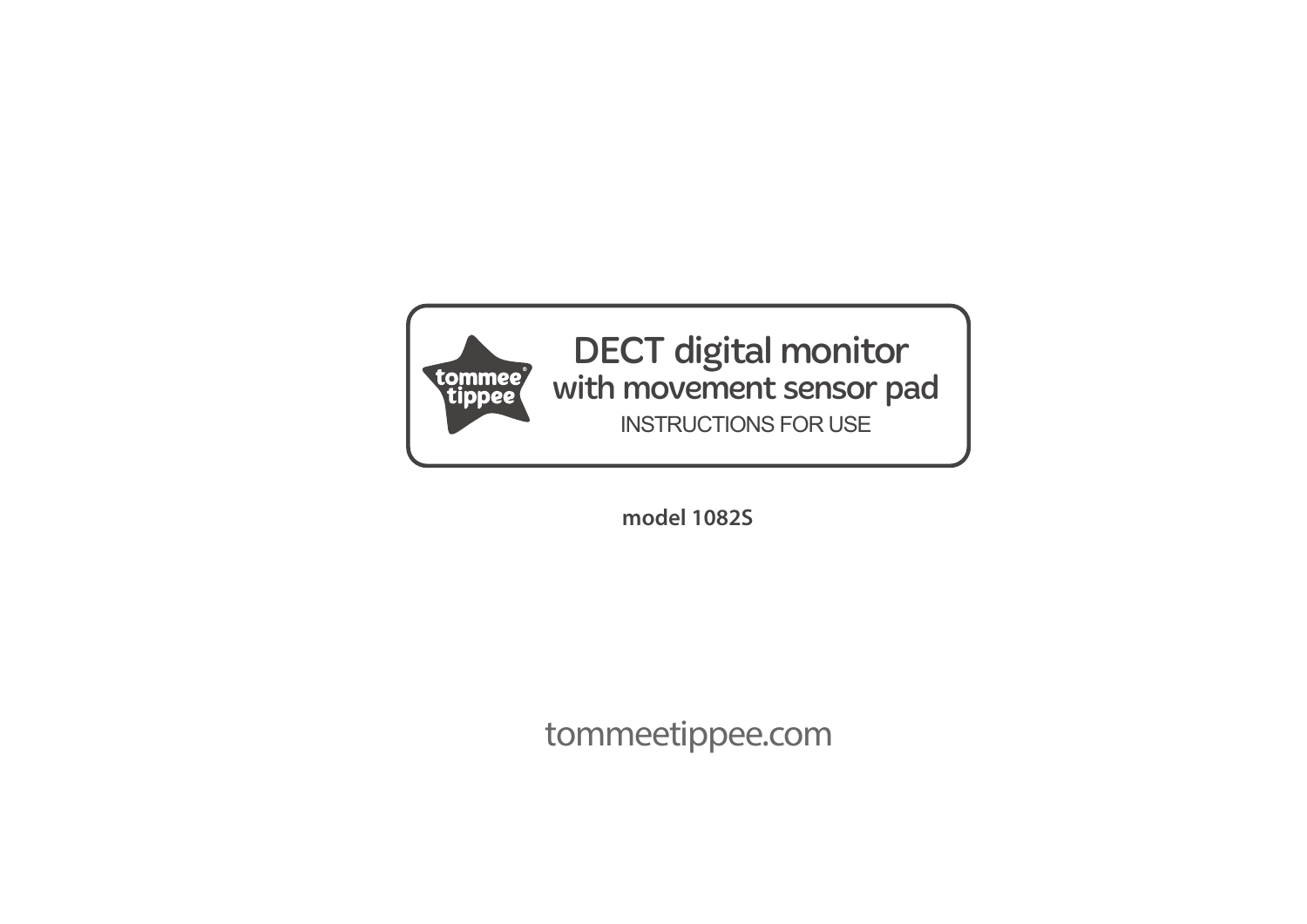# **baby unit (=BU)**

- 1 Power on/off. Screen illuminates when power is on.
- 2 Nightlight control (low, medium, high).
- 3 No movement sensor alarm.
- 4 Low battery indicator flashes if battery is low.
- **5** Room temperature display.
- 6 Movement sensor light flashes green with each movement baby makes.
- 7 Volume control. **7a**) increase **7b**) decrease
- 8 Microphone.
- 9 Sensor pad input socket.
- 10 Mains adaptor input socket.
- 11 Sensor pad on/off.
- 12 Battery compartment takes 4 x AA batteries (not included). Remove casing using a screwdriver.
- 13 Thermometer sensor.
- 14 Sensor pad sensitivity switch, (low, medium and high).



## **parent unit (=PU)**

- 15 Mains power on/off/menu scroll back.
- 16 Volume Control. **16a**) increase **16b**) decrease.
- 17 Nightlight control low, medium, high.
- 18 Menu/ok.
- 19 Power on light.
- 20 Talkback button.
- 21 Microphone.



# **parent unit docking station**

- 22 Charging indicator.
- 23 Mains adaptor input socket.



# **movement sensor pad**

- 24 Sensor pad.
- 25 Connection lead plugs into baby unit.
- 26 Connecting plug.

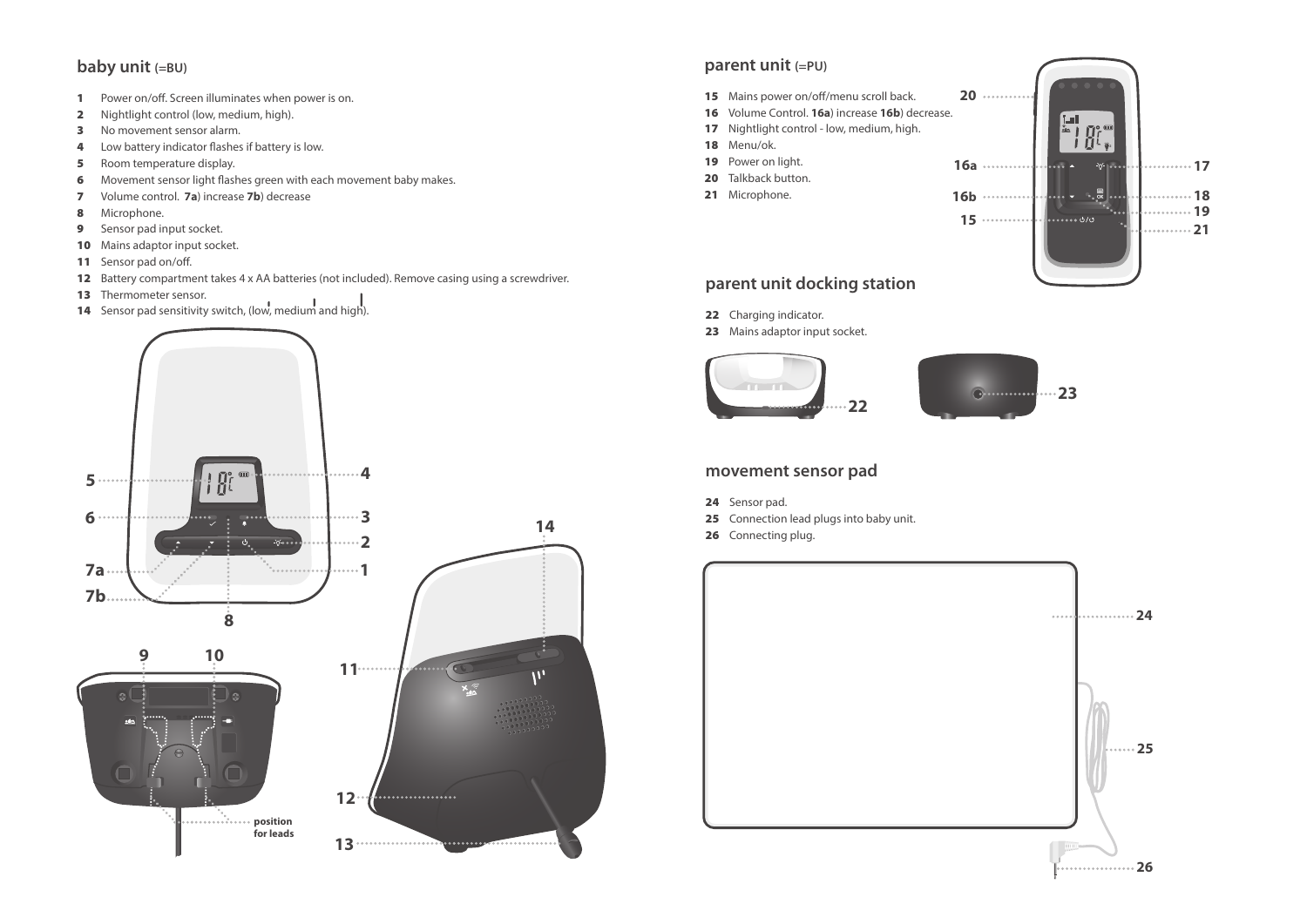# **parent unit icons parent unit LEDs**

| <b>NIGHT LIGHT</b>       |              | High                                                                               | $\ddot{q}^3$                |
|--------------------------|--------------|------------------------------------------------------------------------------------|-----------------------------|
|                          |              | Medium                                                                             |                             |
|                          |              | Low                                                                                |                             |
| <b>SPEAKER OFF</b>       |              |                                                                                    |                             |
| <b>TEMPERATURE</b>       |              | Degree<br>Celsius<br>Fahrenheit                                                    | $\bullet$<br>L<br>F         |
| <b>SENSOR PAD</b>        | ON           | Display when the Sensor Pad is<br>connected securely and turned ON                 | $\frac{1}{2}$<br><u>ofn</u> |
|                          | <b>FLASH</b> | Flashes when the Sensor Pad is ON<br>but not securely connected or<br>disconnected | <b>IN</b>                   |
|                          | ON           | Show as constant when Sensor<br>Pad is connected but switched off<br>at Baby Unit  |                             |
|                          | OFF          | OFF when Sensor Pad function<br>is OFF and not connected                           | PAD OFF                     |
| <b>NO MOVEMENT ALARM</b> | ON           | Display when the ALARM is<br>triggered                                             |                             |
|                          | <b>FLASH</b> | Flashes if alarmed but child then<br>starts to move again                          |                             |
|                          | OFF          | Off                                                                                |                             |
| <b>BATTERY</b>           | ON           | Empty and needs to be recharged                                                    | $\Box$                      |
|                          |              | Low                                                                                |                             |
|                          |              | Medium                                                                             | H I                         |
|                          |              | Full                                                                               | $(\blacksquare)$            |
| <b>SIGNAL STRENGTH</b>   |              | Signal obtained                                                                    | Ψ                           |
|                          |              | Signal weak                                                                        | m                           |
|                          |              | Signal good                                                                        | ┉║                          |
|                          |              | Signal excellent                                                                   | I                           |



| <b>LED</b>    | <b>FUNCTION</b> | <b>COLOUR</b> | <b>INDICATION</b>                                                            |
|---------------|-----------------|---------------|------------------------------------------------------------------------------|
| <b>NO LED</b> |                 | None          | Sound level in nursery does not exceed<br>recognition threshold              |
| A             | Sound           | Blue          | Sound level 1                                                                |
| B             | Sound           | Blue          | Sound level 2                                                                |
| $\epsilon$    | Sound           | Blue          | Sound level 3                                                                |
| D             | Sound           | Blue          | Maximum sound level                                                          |
| E             | Sensor Pad      | Green         | Movement is detected                                                         |
|               |                 | Red           | NO movement is detected at least in last 20s                                 |
|               |                 | Flashing red  | Baby has started to move again, but there has<br>been an issue with the baby |
| F             | Power           | Orange        | Parent unit ON                                                               |
| G             | Connection      | Red           | Parent unit is securely docked on the station<br>and connection is good      |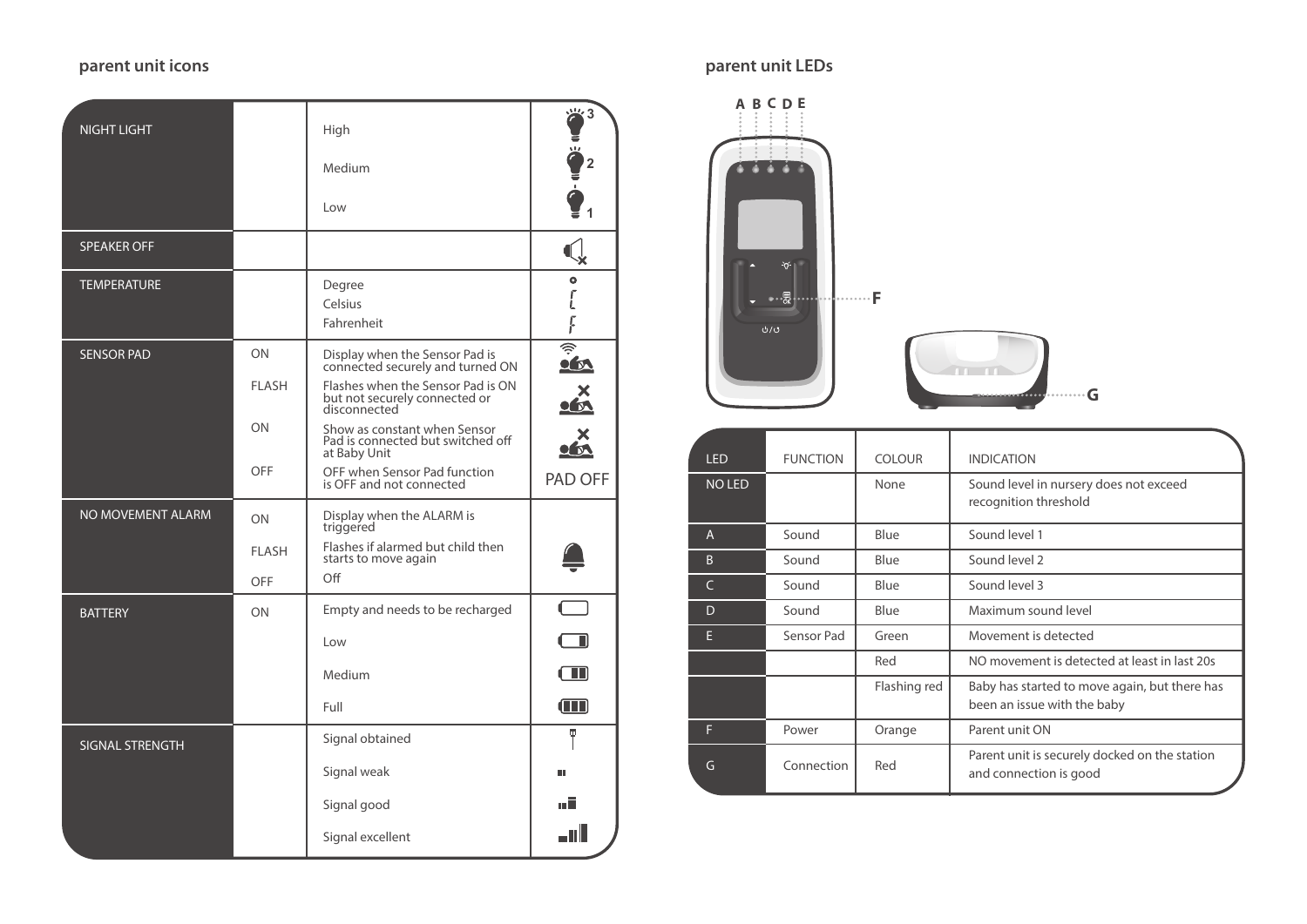## **baby unit icons**

| <b>TEMPERATURE</b> |    | Degree<br>Celsius<br>Fahrenheit | $\circ$ |
|--------------------|----|---------------------------------|---------|
| <b>BATTERY</b>     | ON | Empty and needs to be recharged |         |
|                    |    | Low                             | $\Box$  |
|                    |    | Medium                          | $\Box$  |
|                    |    | Full                            | W       |
|                    |    |                                 |         |

# **baby unit LEDs**



| I FD. | <b>FUNCTION</b>      | <b>COLOUR</b> | <b>INDICATION</b>                                                             |
|-------|----------------------|---------------|-------------------------------------------------------------------------------|
| н     | Sensor pad<br>status | Green         | Sensor pad connection is good and movement<br>is detected from the sensor pad |
|       | Alarm                | Red           | No movement is detected at least in last 20s                                  |
|       |                      | Flashing red  | Baby has started to move again, but there has<br>been an issue with the baby  |

# charging your monitor before first use:

**THE PARENT UNIT:**

- The parent unit is supplied with rechargeable batteries 2 x AAA (LR3) that should be inserted before use.
- $\Box$  2) To insert batteries, open the battery casing with a screwdriver. Insert the supplied 2 x AAA (LR3)
	- rechargeable batteries. Take extra care to ensure that the batteries are inserted correctly and the right way round. Refit the battery casing securely with a screwdriver.
- **3** DO NOT use non-rechargeable batteries.
- **4)** Place the parent unit on the docking station and recharge for 10 hours before use.
- **5** The charging icon on the LCD will show the charging status.
- **6** Turn on the parent unit by pressing the POWER key (15) for 3 seconds.
- **The docking station will light red to show that the parent unit is securely docked on the station and** connection is good.
- **8** Turn off the parent unit by pressing the power key (15) for 5 seconds.

#### **THE BABY UNIT:**

- **1** The baby unit does not require batteries if powered from the mains.
- $\Omega$  If mains usage is not available, the baby unit will operate on batteries 4 x AA (LR6), which are not supplied.
- $\Box$  3) To insert batteries, open the battery casing with a screwdriver. Insert 4 x AA (LR6) batteries (rechargeable or non-rechargeable, but not mixed) and close casing securely with screwdriver. Take extra care to ensure that the batteries are inserted correctly and the right way round.
- **4** There is <u>NO charging function</u> on the baby unit for rechargeable batteries.
- **5** The screen will illuminate on the baby unit when switched on.
- 6 The battery icons will indicate if the battery is low.

**7** Battery power is disconnected automatically when the mains adaptor is in use. If the adaptor is turned off at the mains and still remains connected to the monitor then the batteries will be automatically activated.

8 When the baby unit is connected to the power supply, the LCD backlight will be on. With battery power only, the LCD backlight will last only approx. 20 seconds.

Turn on the baby unit by pressing the POWER key (**1**). 9

# **WARNING about using the baby unit!**

- The baby unit should be 1 to 1.5 metres away from the baby's cot on a flat surface.
- **Never place the baby unit in the baby's cot.**

## **correct use of batteries**

- Non-rechargeable batteries are not to be recharged.
- Rechargeable batteries are to be removed from the baby unit before being charged.
- Rechargeable batteries are only to be charged under adult supervision.
- Different types of batteries or new and used batteries are not to be mixed.
- Only batteries of the same or equivalent type as recommended are to be used.
- Batteries are to be inserted with the correct polarity.
- Exhausted batteries are to be removed from the monitor.
- **CAUTION: risk of severe malfunction if battery is replaced by an incorrect type. Dispose of used batteries according to the instructions.**

# **setting up your baby unit**

- **1** Connect the mains adaptor into a nearby wall socket in your baby's nursery and switch on the power at the mains.
- **2** Press and hold (1) for 3 seconds until the LCD/Power LED illuminates.
- **B** Ensure that the sensor pad on-off switch (**11**) is turned OFF.

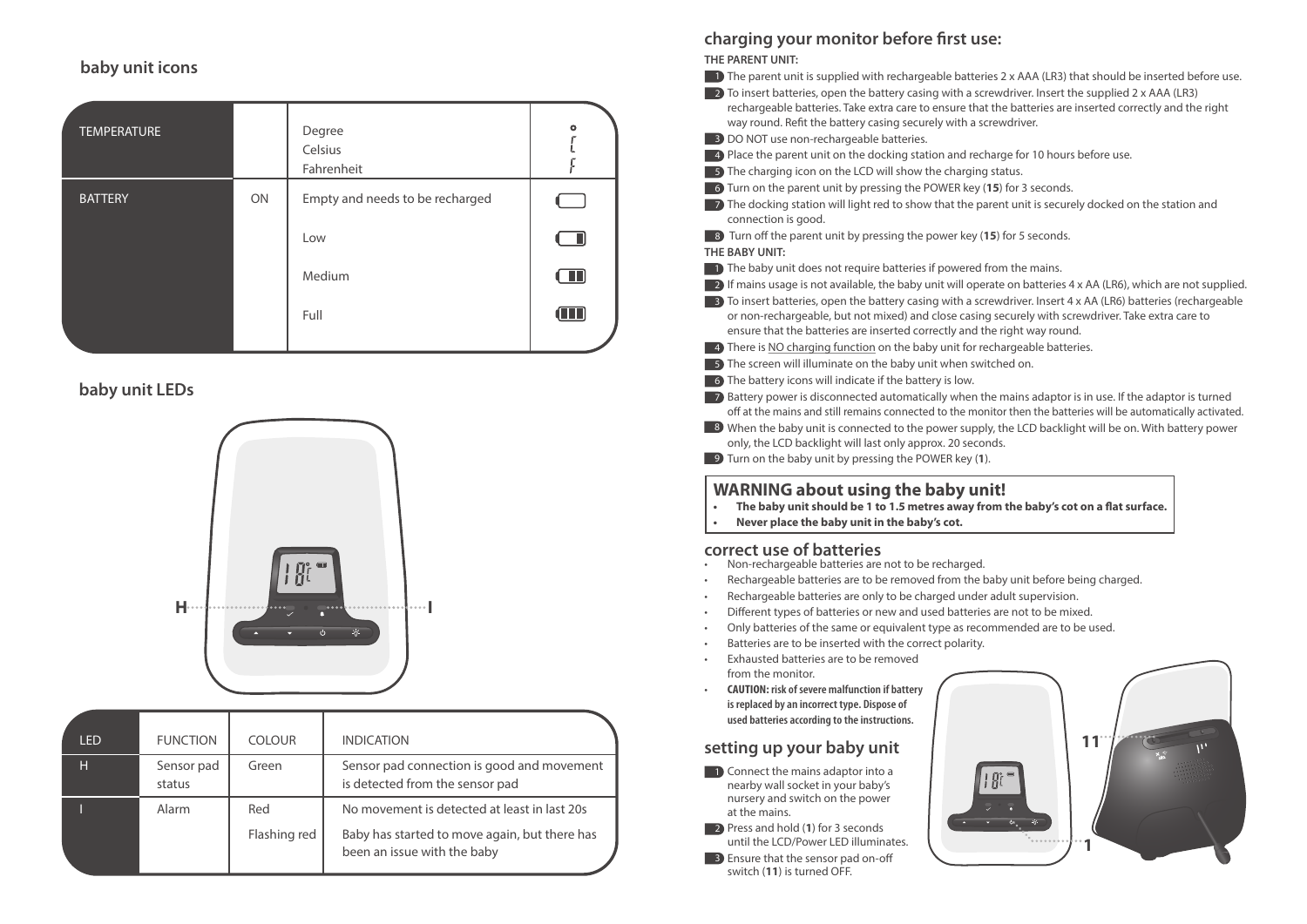#### **setting up your parent unit**

**1** Connect the mains adaptor into a nearby wall socket.

**2** Press and hold (15) for 3 seconds until the LCD/Power LED illuminates.

**B** A link will now be made between the parent unit and baby unit.

#### **testing the parent unit**

- First ensure that the baby unit has been set up and is working correctly following the previous instructions.
- To test the parent unit you must ensure that it is at least 5 metres away from the baby unit.
- Turn the sensor pad OFF by means of switch (**11**).
- Place a sound source such as a radio in the nursery at least 1 to 1.5 metres away from the baby unit, close the nursery door and go to another room.
- Set up the parent unit in the docking station.
- Turn on the power (**15**) and adjust the volume up (**16a**) or down (**16b**) to a comfortable level.  $15<sup>4</sup>$ 
	- You will hear sounds from your nursery and some of the sound lights (**A-E**) will come on. The louder the sound the more lights will come on.
	- Lift the parent unit from the docking station and walk around your house and garden, ensuring that you can hear the sounds from the

 baby unit at all times. The monitor will work up to a distance range of 300 metres approximately. Depending on the surrounding conditions as well as spatial and structural factors, the range may be reduced. The range indoors is normally less than outdoors.

• If you lose the signal from the baby unit an alert tone will be emitted from the parent unit every 10 seconds and the LCD will flash until the link is restored. The LCD will show 'No Link'. If this happens, move closer to the baby unit.

**<b>WARNING about the danger of cords:** *STRANGULATION HAZARD!* - Keep cords out of the reach of children.

 **Do not use with an extension cord.**

 $\phi/\phi$ 

**!**

- **WARNING! STRANGULATION HAZARD! Children have STRANGLED in cords. When using without protective covering. Keep this cord out of the reach of children (more than 0.9 m (3ft) away).**
- Check immediately the location of corded monitors to make sure cords are out of arm's reach of your baby and other young children.
- Place cords more than a metre away from any part of the cot. The monitor must not be used in any other sleep environment.
- Check the location of the monitor periodically, as what is within arm's reach to a baby will change as the baby grows.
- Make sure the sensor cords are taut and not dangling to reduce the strangulation hazard.
- Do not place furniture or other obstructions on the adaptor cords and be sure to posistion them so that nobody can trip over them.
- Keep adaptor cords away from hot surfaces such as radiators and central heating pipes.
- Be careful not to posistion the adaptor where a child might try to step on it.
- Never use Tommee Tippee monitor adaptors with any other equipment. Nor should you use any other adaptors with your Tommee Tippee monitor.

MODEL Input **Output** 

- Please note that the adaptors become warm in use this is quite normal and not a hazard.
- The adaptors convert your AC power to safe low DC voltage.
- Use the power adaptor provided.
- The product is only suitable for use for cots and cotbeds that comply with EN716



The monitor has the ability to monitor your baby's movements via the highly sophisticated movement sensor pad. It is designed for use in a cot with a flat, firm base. It should not be used in a travel cot, swinging crib, moses basket, or with a hollow or foam-free mattress.

- Place the sensor pad between the cot mattress and the cot base, directly under the area where your baby will be sleeping.
- Ensure the sensor pad is positioned the correct way up and that the connecting cord is fed through the base of the cot out of accessibility range of your baby (50cm from the surface of the mattress) and other young children.
- If the cot has a solid base it may be necessary to make a small hole through which the connecting cord can pass.
- Ensure the connecting cord plug is pushed fully into the socket underneath the baby unit.
- Do not hang cable over the top or through the bars of the cot.
- Place the cable down and onto the floor.





# **IMPORTANT !**

#### **TEST YOUR SENSOR PAD BEFORE PROCEEDING FURTHER:**

- **1** Turn the sensor pad switch to ON at the back of the baby unit (**11**). The sensor pad LED on the baby unit will light up if movement is detected.
- **2** Check the sensor pad is working by touching the cot mattress gently anywhere near where your baby will be sleeping.
- **3** Each touch should produce a flash of the green sensor light on the baby unit (H) and on the parent unit (**E**) together with an audible tick sound. The volume of the tick can be adjusted.
- **4** Test the alarm by continuing to touch the mattress for a few moments and then step away from the cot and stop all movement near the sensor pad.
- **5** After approximately 20 seconds the alarm will sound and the red alarm light will come on (**I**) on the baby unit and (**E**) on the parent unit.
- **6** If movement is detected again after the alarm has activated then the red alarm light will flash (I) on the baby unit and (**E**) on the parent unit to let you know that the alarm has activated.
- To reset the alarm, switch the baby unit off and on again.

100 - 240V~ 50/60Hz 150mA

S004LB0600045 or S004LV0600045

 $6V - 450mA$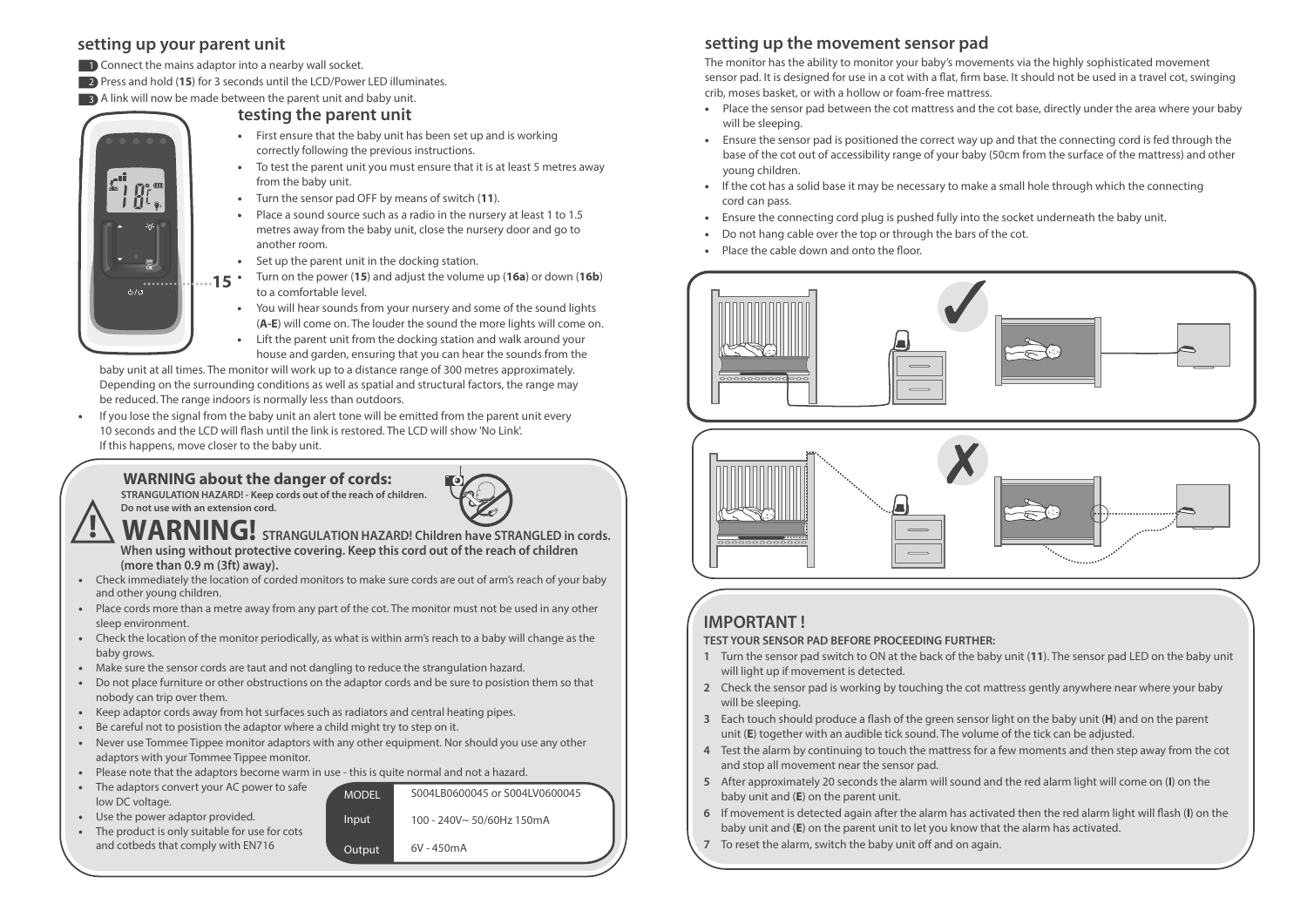#### **PROBLEM SOLVING IF YOUR SENSOR PAD TEST FAILS:**

| No alarm after 20 seconds<br>if NO movement | Make sure there is no movement or vibration around the<br>sensor pad and test again. If alarm triggers again, decrease<br>sensitivity setting and test again. |
|---------------------------------------------|---------------------------------------------------------------------------------------------------------------------------------------------------------------|
| False alarm when there IS                   | Check the connections are secure and test again. If alarm                                                                                                     |
| movement                                    | triggers again, increase sensitivity setting and test again.                                                                                                  |

- **8** If the parent unit is linked with the baby unit successfully, the sensor pad icon will indicate on the parent unit. The 5th LED (**E**) will light up Green if movement is detected.
- **9** If the sensor pad switch is on without the sensor pad connected securely, there is an error tone from the baby unit and the sensor pad icon with image of  $\bullet$  in the parent unit will flash. A Text Prompt on the parent unit 'Connect Pad' will also flash.
- **10** If the sensor pad is securely installed, after 20 seconds without detecting any movement, the alarm will be triggered on both parent unit and the baby unit and the red alarm light will come on. The LCD will show 'CHECK BABY' until the sensor pad is reset.
- **11** If movement is detected again after the alarm has activated then the alarm will stop and the red alarm light will flash in both the parent unit and the baby unit to let you know that a problem has occurred and the baby should be checked. The LCD will show 'CHECK BABY' until the sensor pad is reset.
- 12 To reset the alarm, switch the sensor pad off and on again.

#### **testing the movement sensor pad function on the parent unit:**

- To test the sensor pad function on the parent unit you will need someone else to carry out the sensor pad functions on the baby unit.
- If the sensor pad switch has been turned on at the baby unit the 5th LED (**E**) on the parent unit will light up GREEN, and you will hear the tick sound.
- When no movement has been detected for appro x. 20 seconds the 5th LED (**E**) on the parent unit will light up RED and you will hear the sensor pad alarm.
- If movement is detected again after the alarm has activated then the red alarm light will change to flashing mode.
- To reset the alarm it will be necessary to go to the baby unit and turn it off then on again.

#### **if the movement sensor alarm sounds:**

- The Tommee Tippee Closer to Nature sensor pad monitor is **NOT a medical device** and is **NOT designed to prevent cases of sudden infant death syndrome (SIDS)**. This Tommee Tippee Closer to Nature monitor is intended to help you monitor your child and is NOT to be used as a substitute for adult supervision.
- The alarm going off may not be a sign of a problem with your baby. It may be a sign that the baby has moved away from the sensor pad area, or that batteries are running low if not mains power operated.

#### **adjusting the sound sensitivity settings of the baby unit:**

• The sound sensitivity settings of the baby unit can be changed only when parent unit is linked with the baby unit.

#### **TO CHANGE THE SENSITIVITY SETTINGS:**

- **a.** Press  $\mathbb{R}$  and  $+/-$  to go to SENSITIVITY menu in parent unit.
- **b.** Press  $\mathbf{a}$  and the current sensitivity level is displayed.
- **c.** Press **+**/**-** to adjust the sensitivity level from Level 1 to Level 5

| <b>KEYS</b> | <b>LCD DISPLAY</b>                                                                   | <b>EXPLANATION</b>                                  |
|-------------|--------------------------------------------------------------------------------------|-----------------------------------------------------|
| $\div$      | $level$ $  $<br>$level$ $  $ $  $<br>$level$ $  $<br>$level$ $\blacksquare$<br>level | level 5<br>level 4<br>level 3<br>level 2<br>level 1 |

**d.** Press  $\alpha$  to confirm the settings.

**e.** "SAVED" will display and back to previous screen.

### **adjusting the ticking sound:**

The audible ticking sound gives reassurance that your sensor pad is correctly connected and the monitor is sensing movement. If you wish to switch off the ticking sound:

- Press  $\mathbb{B}_{\alpha}$  and  $\pm$ /- to go to TICK TONE menu in parent unit. 1
- Press  $\mathbb{B}_{\alpha}$  and  $+$ /- to go to SENSITIVITY menu in parent unit. 2
- Press  $\frac{1}{\alpha}$  and the current status is displayed. 3
- Press **+**/**-** to select ON or OFF. 4
- Press  $\overline{\mathbb{B}}$  to confirm the settings. 5
- 6 "SAVED" will display and back to previous screen.

### **adjusting the sensitivity of the sensor pad:**

• This monitor is compatible with standard cot mattresses. With thicker mattresses (ie spring interior) you may need to adjust the sensitivity switch on the baby unit (**14**) from it's preset 'medium' position to the ' high' position. With some very thin mattresses you may need to change the sensitivity setting to 'low'.

#### **WARNINGS ABOUT USING THE SENSOR PAD!**

- A moving or swinging cord may be interpreted by the sensor pad as a baby's movement. To avoid this, ensure that the cord is not positioned where it may be subject to movement.
- You should ensure there is no vibration in or near the nursery, so that the sensor pad is monitoring only your baby's movements.
- The sensor pad does not carry any electricity and will not affect your baby even if the mattress is subject to bedwetting or vomiting.
- Never immerse the sensor pad in liquid. To clean, wipe with a dry, lint free cloth.
- Never place the connecting cord in contact with any moving objects, or near any heated surface.
- Always ensure wires and cables are out of reach from your baby and younger children and never place connecting cords amongst your baby's bedding, the child could be strangled.
- Ensure the sensor pad is used the correct way up.
- Do not immerse sensor pad in liquid and avoid contact with moisture.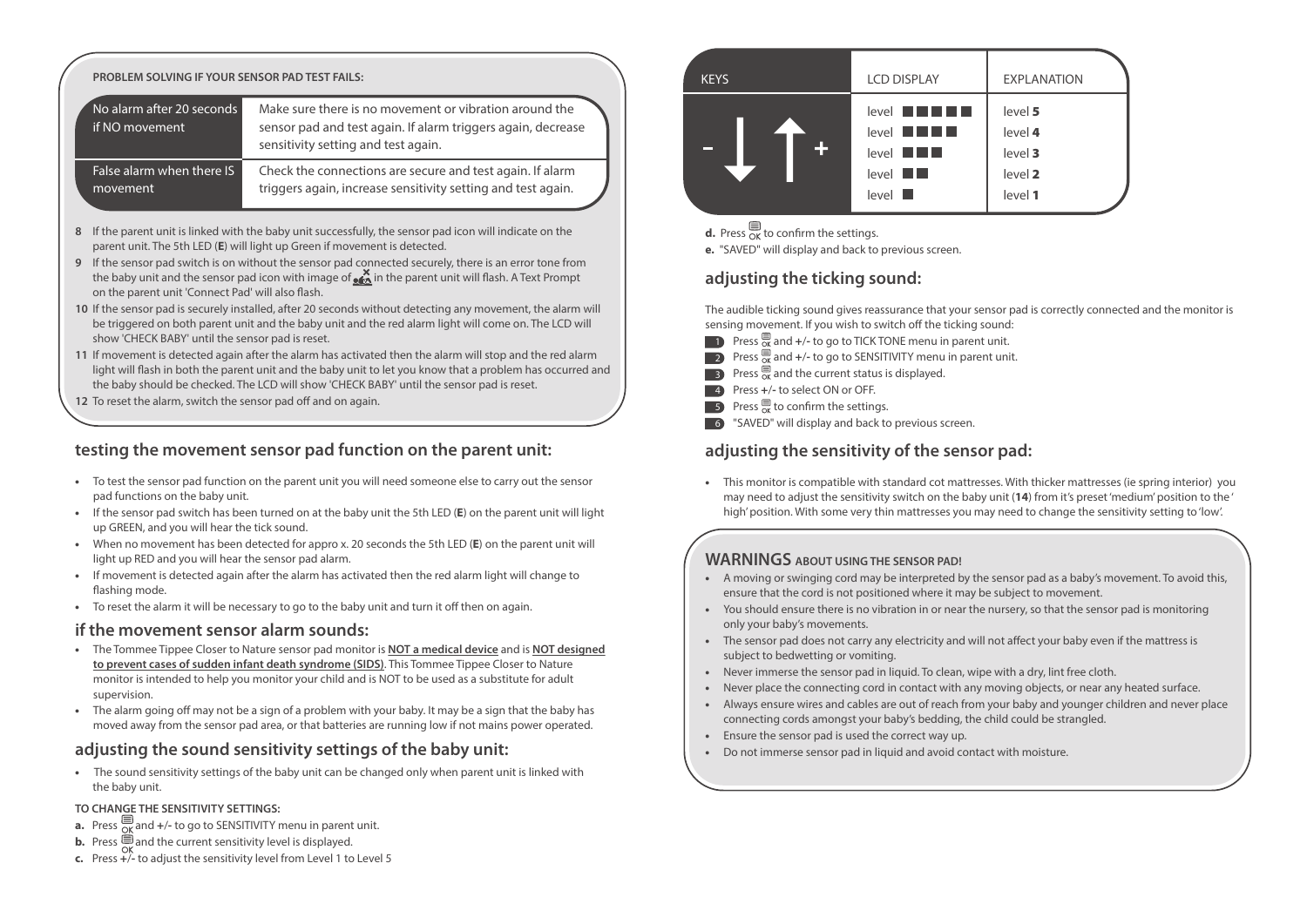#### **HELPFUL ADVICE ABOUT USING THE SENSOR PAD:**

- If you remove your baby from the cot (e.g. for a feed) remember to turn off the sensor pad by turning off switch (11) to prevent the alarm from sounding. Remember to switch the alarm back on when you put the baby back into the cot.
- If you just wish to monitor the sound of your baby turn off the sensor pad function with switch (11) on the baby unit

## **changing the baby unit volume**

The baby unit volume is preset to level 3. Changing the volume will affect the loudness of voice from the parent unit and the talkback mode. However, it will NOT affect the loudness of the sensor pad alarm.

To change volume level:

- **1** Press + (**7a**) to increase the speaker volume level (Level 1 to Level 5).
- **2** Press (**7b**) to lower the speaker volume level (Level 1 to Level 5). There is no volume off option on the baby unit.



The new volume level is shown on the display for 2 seconds then saved. A warning tone is emitted on attaining the maximum or minimum volume level.

#### **changing the parent unit volume**

The parent unit volume is preset to level 3. Changing the volume will affect the loudness of voice from the baby unit, so when volume is off there will be no sound from the baby unit. However, it will NOT affect the loudness of the sensor pad alert tone.

#### To change volume level:

- **1** Press + (16a) to increase the speaker volume level (Level 1 to Level 5 and OFF).
- 2 Press (16b) to lower the speaker volume level (Level 1 to Level 5 and OFF).



The new volume level is shown on the display for 2s then saved. A warning tone is emitted on attaining the maximum or minimum volume level.

#### **changing volume of baby unit from parent unit**

- **1** Press  $\frac{m}{\alpha}$  (18) and  $+/-$  to go to BABY VOLUME menu in parent unit.
- 2) Press  $\frac{1}{\alpha}$  and the current Volume level is displayed. If volume is not changed within 2 seconds, it will go back to idle.
- **3** Press +/- to adjust the Volume level from Level 1 to Level 5
- **4** Press  $\frac{1}{\alpha}$  to confirm the settings.
- 5 SAVED will display temporarily.

#### **using the nightlight**

- **To turn on the nightlight, press key (17) on parent unit or (2) on baby unit.**
- $\Box$  2) To adjust the brightness or turn it off, press the key again with the sequence L-M-H-Off.
- **B** If operating the baby unit on batteries the brightness of the nightlight is limited to the lowest level to conserve energy. In battery mode, both the parent unit and the baby unit will have the key sequence L-Off.
- $\blacksquare$  The nightlight on the baby unit operates even if the parent unit is out of battery power or turned off.
- **5** Nightlight settings and the corresponding icons are synchronized between baby unit and parent unit if they are connected successfully.
- 6 The nightlight fades out after 5 minutes in battery mode.

## **HELPFUL ADVICE ABOUT USING THE NIGHTLIGHT**

• You may find it useful to use a lower brightness if you wish your baby not to sleep in complete darkness and then adjust to a higher brightness for when baby needs attention during the night and you do not wish to turn on the main bedroom lights.